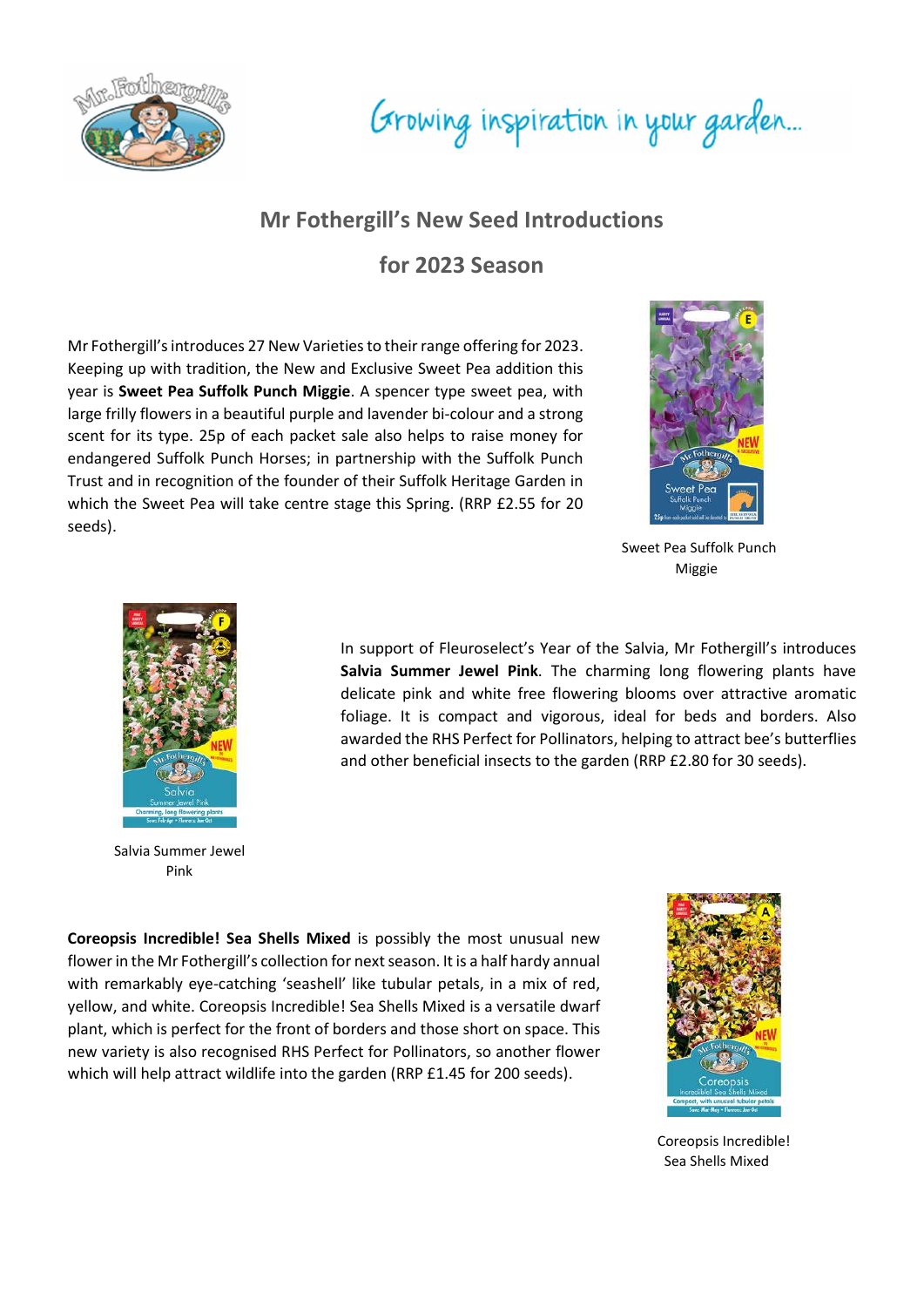



Pepper (Hot) Tabasco **Kale Emerald Ice** Aubergine White Knight F1

New to the Vegetable Collection for 2023 is Pepper (Hot) Tabasco. The recognisable key ingredient of Tabasco sauce (RRP £2.40 for 10 seeds). Each plant will produce 100+ small fruits with classic hot pepper flavour, approximately 50,000 Scoville each. It will grow outdoors but crops best in a greenhouse.

Kale Emerald Ice (RRP £3.10 for 30 seeds) is a striking vegetable addition. The Ruffled bi-colour leaves have truly outstanding flavour as well as an attractive white centre. The succulent leaves with crisp ribs, can be eaten raw or cooked and are an excellent source of Vitamin C and Vitamin A.

Aubergine White Knight F1 produces delicious, porcelain white fruits on disease resistant, compact plants. (RRP £2.40 for 10 seeds). This variety ideal for container growing so again, a great choice for those short on space, and patio gardens. The plants produce practical, mid-sized fruit up to 18cm long and are a great source of dietary fibre.



Antirrhinum Mango Twist **Zinnia Jazzy Red** Gomphrena Mixed







Courgette Blackstar F1



Spinach Rubino F1

Other new varieties include Antirrhinum Mango Twist (RRP £2.40 for 750 seeds) tall stems in a stunning modern colour combination. Zinnia Jazzy Reds ornate long-lasting blooms are a real eye-catching addition to beds and borders (RRP £2.40 for 75 seeds) and Gomphrena mixed (RRP £1.85 for 50 seeds) the upright and bushy flowers are